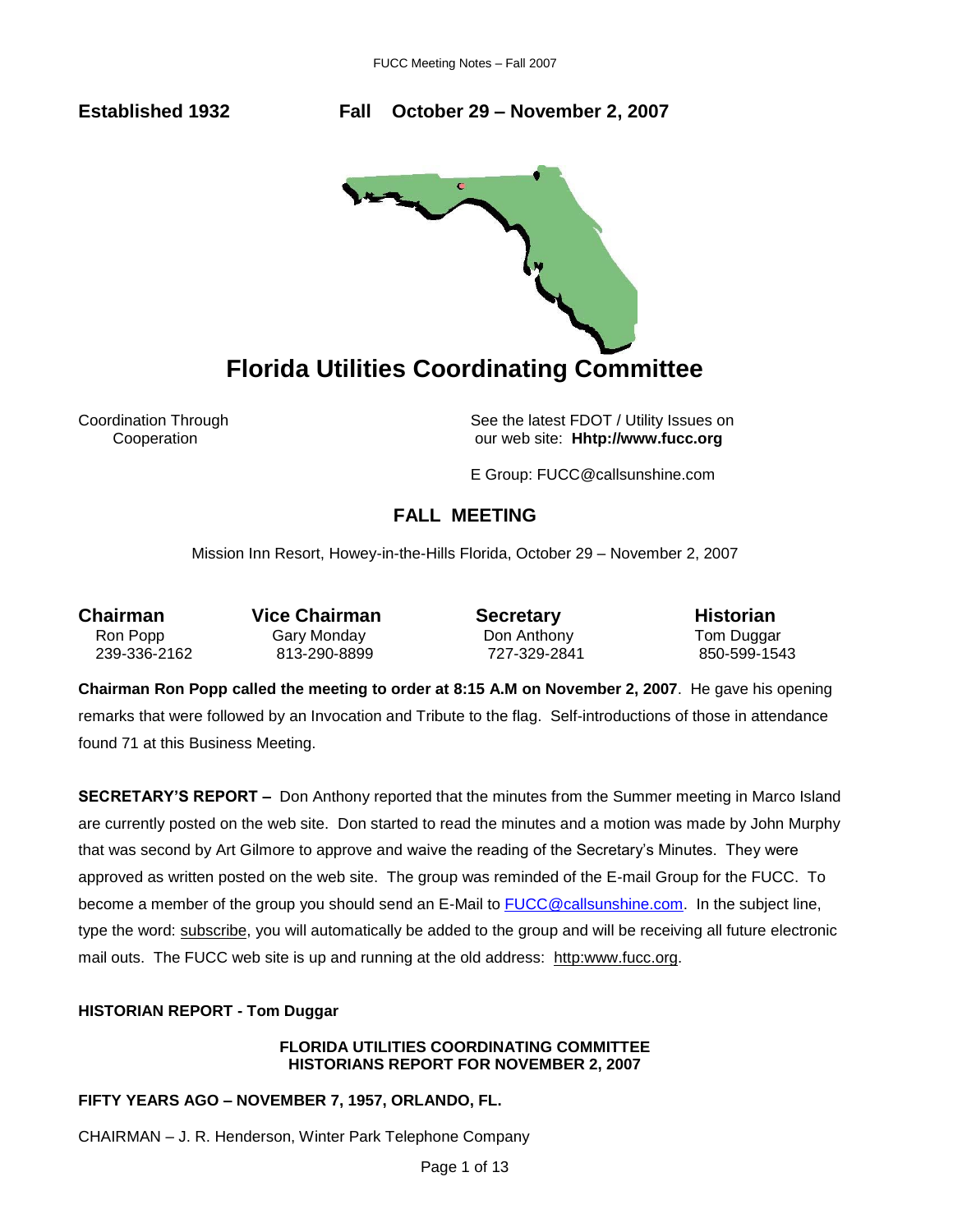SECRETARY – Homer Welch, Lee County Electric Co-op

# NO MINUTES OF THIS MEETING

**TWENTY-FIVE YEARS AGO: November 5, 1982, Sheraton Yankee Hotel, Ft. Lauderdale, Fl.**

ATTENDANCE: TELEPHONE 9, POWER 22, FDOT 9, GAS 3, COUNTIES 6, CITIES 1, ONE CALL CENTER 3, RAILROAD 1, CONSULTANTS 2, CABLE TV 1, FLA. PSC 2,. A TOTAL OF 59.

CHAIRMAN – R.P. "Dick" Hall, Peoples Gas System VICE CHAIRMAN - Tom Priest, Sebring Utilities Commission SECRETARY – J.L. "Jim" Dunning, Gulf Power Company

Members who attended that meeting that are still active in the FUCC are Dennis LaBelle, Rocky DePrimo, and Jim Wrigh.

Liaison Committee Chairman Dennis LaBelle, distributed drafts for the revised FDOT Utility Liaison Procedure that deals with FDOT liaison from corridor studies through construction and outlines utility responsibilities. Additional FDOT central and office procedures must be revised.

It was reported that there has been no decision on the attempt by the Department of Natural Resources to arrive at a formula for calculating easement fees for users of State owned submerged land.

Items of Interest: The FDOT and Amtrack have entered into a contract to begin rail service in South Florida. The "Silver Palm" will commence intra state passenger service between Tampa and Miami on November 21, 1982.

The guest speaker company provided consulting engineering service in soils, foundations, earth structures, geohydrolog, effluent disposal, site development studies and construction material testing. His presentation covered Florida's sinkhole problem in general and the Winter Park sinkhole in particular. His office is located within 500 feet of the Winter Park sinkhole and he had an excellent slide presentation documenting the various stages of the sinkhole development. His interest and excellent exhibits combined to make this a very informative program.

#### **Treasurers Report- Vinnie La Vallette**

| <b>Beginning Balance as of 9/30/07</b> |    |    |          | \$<br>6291.25 |
|----------------------------------------|----|----|----------|---------------|
| <b>Income</b>                          |    |    |          |               |
| Pre-Registration (@ \$50 each)         | 83 | \$ | 4,150.00 |               |
| On-Site Registration (@ \$60 each)     | 9  | \$ | 540.00   |               |
| Workshop Only (@ \$30 each)            | 0  | \$ | 0.00     |               |
| Pre-Registration (@\$50 each) by check | 6  | \$ | 300.00   |               |
| Spouse for Event (@ \$20 each)         | 0  | S  | 0.00     |               |
| Kid(s) for event ( $@$ \$15 each)      | 0  | \$ | 0.00     |               |
| Booth Rental (@\$250 each)             | 3  | \$ | 750.00   |               |
| <b>Sponsorship Monies</b>              | 1  | \$ | 250.00   |               |
| Southeastern Surveying and Mapping     |    |    |          |               |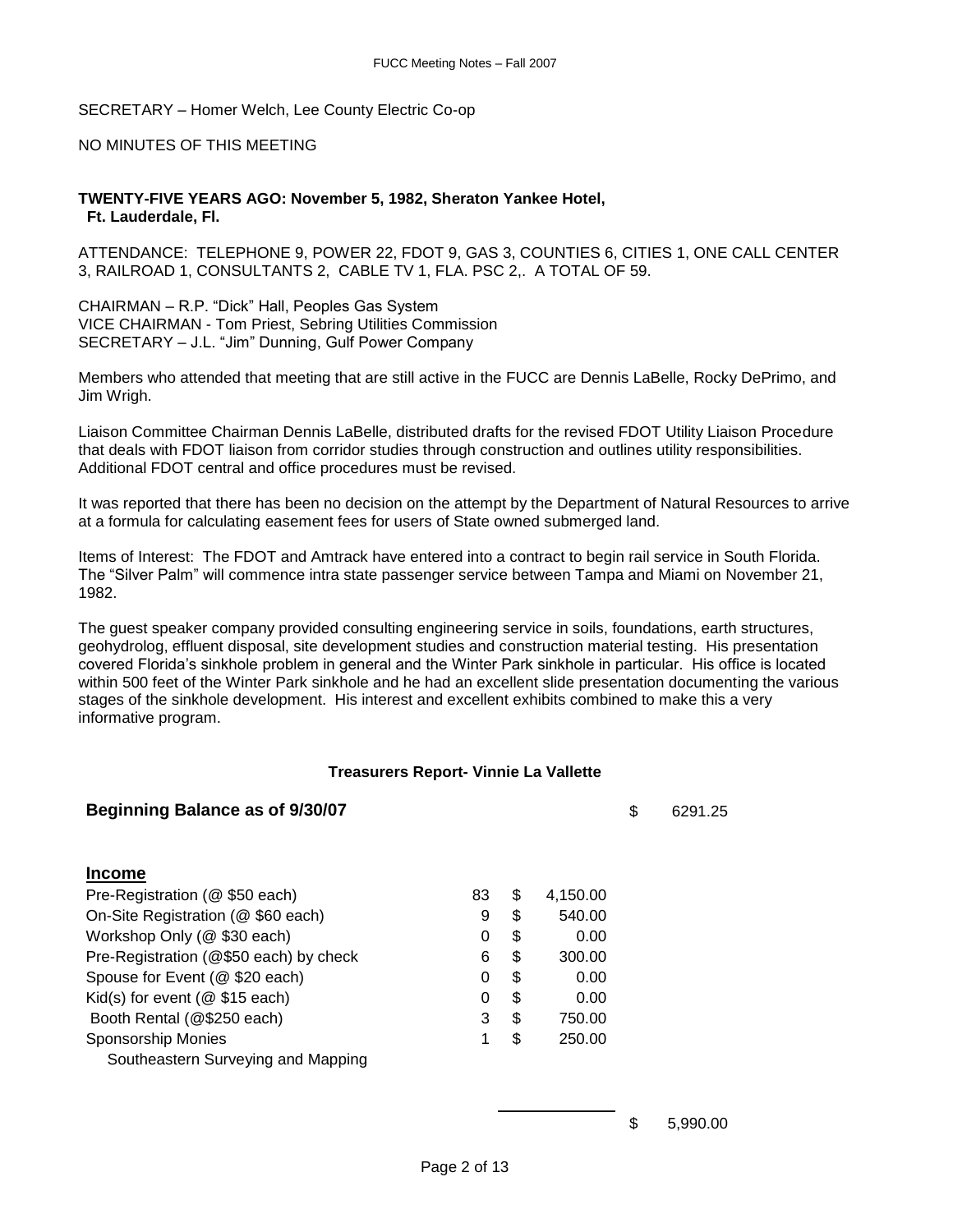| <u>Expenses</u>               |                |                |
|-------------------------------|----------------|----------------|
| Acteva Fees:                  | \$<br>257.30   |                |
| Hotel Fee                     | \$<br>3,623.08 |                |
| Door Prizes                   | \$<br>97.00    |                |
| <b>Bank Fees</b>              | \$<br>3.00     |                |
| Hospitality                   | \$<br>517.58   |                |
| Hotel Deposit - Key Largo     | \$<br>800.00   |                |
| Printing Costs (A. Lund)      | \$<br>34.78    |                |
| <b>Meeting Booklet Ads</b>    | \$<br>0.00     |                |
| Levy Awards (Chairman Plaque) | \$<br>100.00   |                |
| Gratuity                      | \$<br>40.00    |                |
| <b>Meeting Planner Fee</b>    | \$<br>1,950.00 |                |
|                               | \$<br>0.00     |                |
|                               | \$<br>0.00     |                |
|                               | \$<br>0.00     |                |
|                               | \$<br>0.00     |                |
|                               | \$<br>0.00     |                |
|                               | \$<br>0.00     |                |
|                               | \$<br>0.00     |                |
|                               | \$<br>0.00     |                |
|                               |                | \$<br>7,422.74 |

# **Ending Balance \$ 9,955.11**

Prepared by: Vinnie LaVallette

11/30/2007

It is very important to the FUCC that everyone resister via ACTEVA. Search word is "FUCC." When you reach the site, there will be fours selections. If you have prepaid, please use the appropriate selection, there is No Charge, only the registration. With this electronic registrations, the Committee can plan for the meals and breaks at each meeting. Vinnie also suggested that anyone having trouble with the web site can simply send her a check for registration.



Page 3 of 13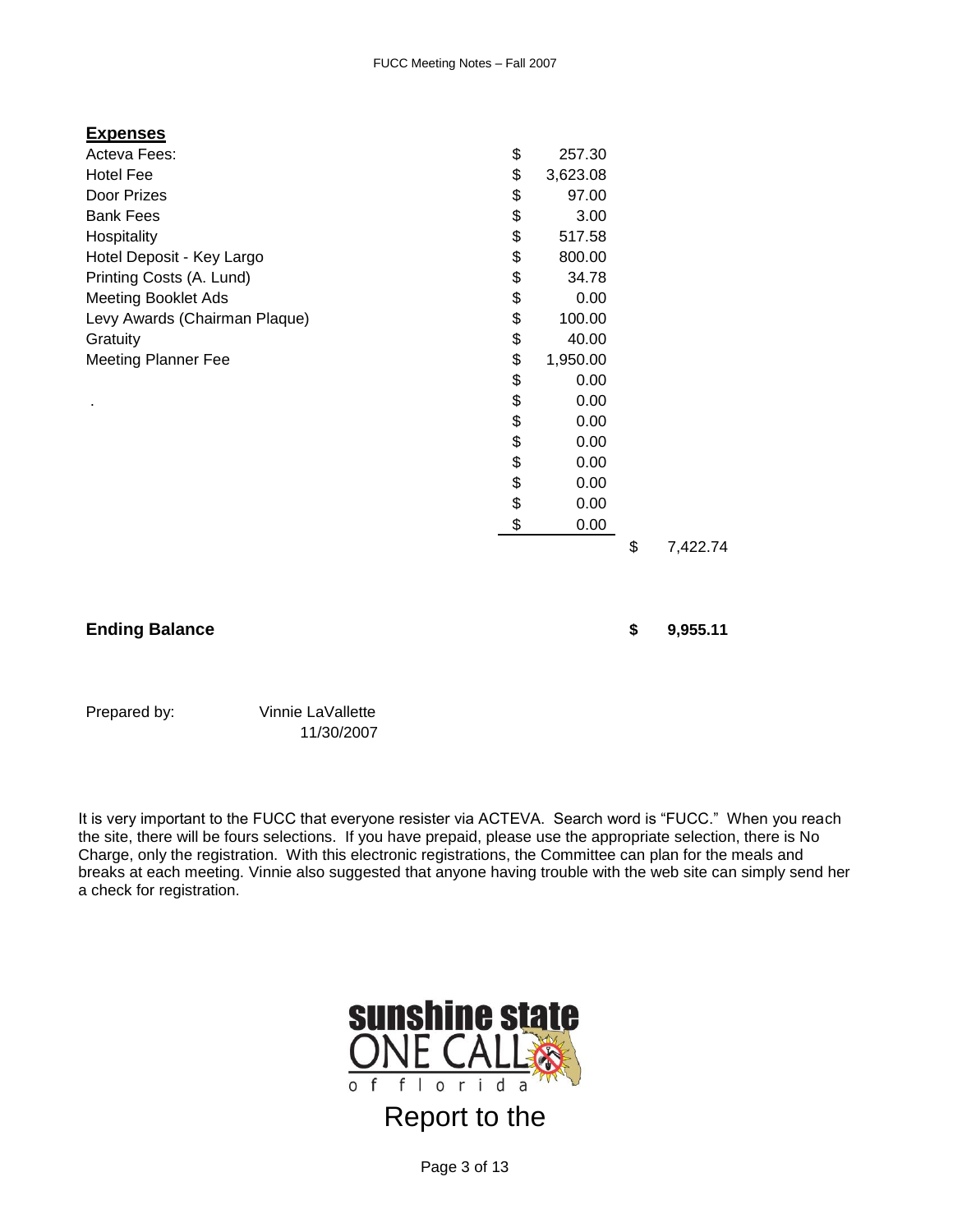# Florida Utilities Coordinating Committee

*November 2, 2007*

Damage Prevention Manager, Cheryl Ritter presented the following summary of significant accomplishments at SSOCOF for the four month period of June 2007 through September 2007:

- **Incoming excavation ticket volume is down 21.2% over last year with 530,563 locate tickets received.**
- Outbound excavation ticket volume is down 27.14% with 3.6 million locate tickets transmitted to utility member operators.
- The call center's average answer speed is 14.8 seconds with 38% of all incoming excavation notices received over the phone and 62% over the Internet during the month of September.
- SSOCOF membership stands at 792 primary member operators and 237 associate members.
- Between June 1 and Sept. 20, the center's damage prevention efforts have resulted in 50 safety and educational presentations attended by 1,222; 10 trade shows attended by 6,614 and 77 industry meetings attended by 1,863 throughout Florida. Liaisons gave 20 enforcement presentations educating 1,149 enforcement officers.
- Three top priorities are educating local law enforcement including code enforcement officers, recruiting nonmember utility owners and promoting IRTHnet Ticket Management to increase usage by our members.
- New 811 website is complete. It includes a specific web page for law enforcement. Marketing link includes logo/advertising artwork, and television/radio commercial downloads to make it easier for everyone to promote damage prevention.
- A new enforcement webpage for law enforcement is included as part of the new website. At this enforcement resource center, officers can order citation forms, enforcement flow charts, homeowner brochures and excavation guides from the webpage. It also promotes the Enforcement Hot-Line 1-800- CAREFUL.
- Membership for companies that own or operate underground facilities is mandatory if you know of a company that owns or operates underground facilities and is not an SSOCOF member, report it on the new website.
- SSOCOF seeks positive response code input. The Operations Committee continues its review of the positive response codes currently available. If you have any revisions to the existing codes, recommendations for new codes or would like to see a code eliminated, report it on the new website. Discussion on positive response codes will occur at the next Operations Committee meeting November 16<sup>th</sup>.
- **I** IrthNet is the online total ticket management system SSOCOF is offering its members free of charge. Developed by IrthSolutions, IrthNet allows users to easily manage every ticket using a computer and Internet connection. If you have more questions or want to begin using IrthNet right away, contact Member Services at [memberservices@callsunshine.com](mailto:memberservices@callsunshine.com?subject=IrthNet) or (800) 651-6720.
- SSOCOF has selected the new Irth Awareness software product from software vendor Irth Solutions to track all damage prevention efforts across the State of Florida. The new program will track all damage prevention campaigns by month and county and most importantly will also track incoming ticket volumes, noncompliance reports, law enforcements citations and damages reported to the CGA DIRT program to measure the effectiveness of SSOCOF damage prevention programs. The IRTH Awareness program is currently under development with implementation scheduled for January 2008.The IRTH Awareness program will also be available to SSOCOF members for use in tracking their own damage prevention efforts free of charge as another value-added service from SSOCOF.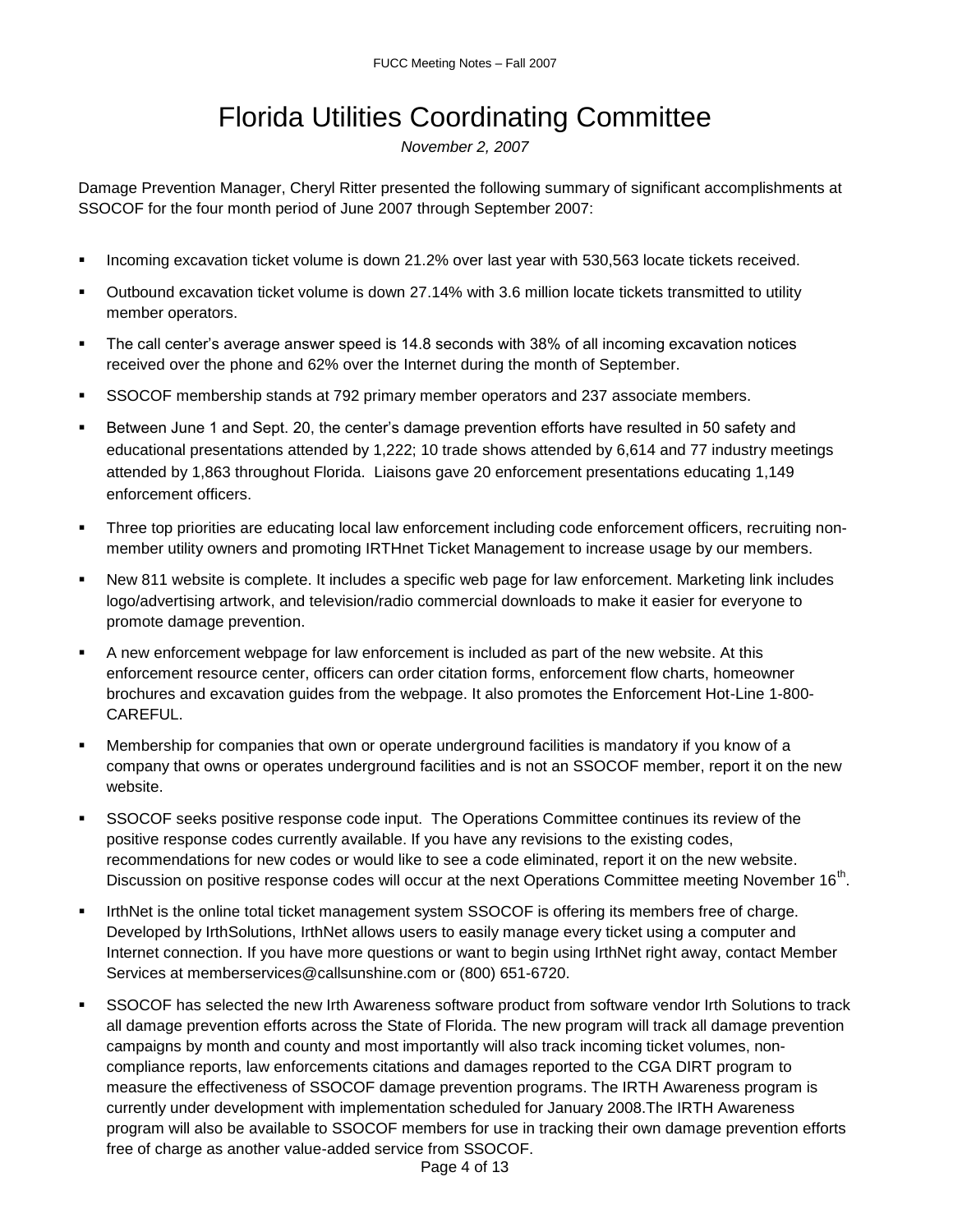- A 1/3 page 811 ad has been published in the November (Florida only) issue of the Southern Living magazine**.**
- SSOCOF partnered with the University of South Florida, Florida State University, University of Florida and the University of Miami to run radio commercials during games for a total in-house exposure of more than 2.2 million**.**
- NASCAR "Around the Track Preview" features one 30-second spot on Sunsports statewide Fridays at 10 p.m. and Sundays at 10:30 p.m. every NASCAR weekend for a total of 52 spots. An additional 100 bonus spots per month are also part of this contract.
- **Clear Channel radio spots ran in Ft. Pierce August 6<sup>th</sup> through August 17<sup>th</sup>**
- **Traffic.com radio spots ran in Jacksonville August 17 September 21.**
- As part of the 2007 Damage Prevention Children's Program, 20,000 poster size growth charts featuring professional NASCAR driver Kyle Busch will be distributed free at NASCAR's Homestead race on November 18<sup>th</sup>.
- SSOCOF hired Captain Jason Keating, a U.S.C.G. Licensed and Insured professional salt water inshore and offshore tournament angler to promote the Call 811 Before You Dig message. Captain Keating has significant exposure to the public as a result of his professional tournament fishing and guiding career. Tournaments scheduled include the IFA Redfish/Oh Boy Oberto Redfish Cup and the offshore SKA Kingfish Trail tournaments.
- SSOCOF encourages all damage prevention stakeholders in Florida to use the CGA national Damage Information Reporting Tool (DIRT) to report information on damaged underground facilities. It's free and those who submit information remain anonymous. SSOCOF will use information to target and evaluate damage prevention education efforts. Damage reports submitted for Florida totaled 1,596 damages for 2005 and 161 damages for 2006. The primary "root cause" for 2005 damages reported was no notification (39%) and for 2006 incorrect facility records/maps (21%).

Cheryl Ritter thanked the members of the Florida Utilities Coordinating Committee for the opportunity to present this report and asked for their partnership to help promote damage prevention within their own companies. Visit the new SSOCOF website at [www.callsunshine.com](http://www.callsunshine.com/) to order free promotional items including new 811 license Plates.

# **FLORIDA DEPARTMENT OF TRANSPORTATION DISTRICT REPORTS**

# **District One – John Fazian for Walt Childs.**

District One held their yearly Liaison meeting July 10, 2007. There was approximately 100 in attendance. We always need more sponsors, so if you are interested, please contact Vinny or myself.

Monthly group meetings are held in all counties. Attendance is fair so any increase in attendance is encouraged. Remember, this is how we can communicate in a group setting in your county.

Walt Childs had shoulder surgery in the beginning of October and should return by mid November.

## **District Two** – **Terri Carmichael Asst. DUA**

No Report given.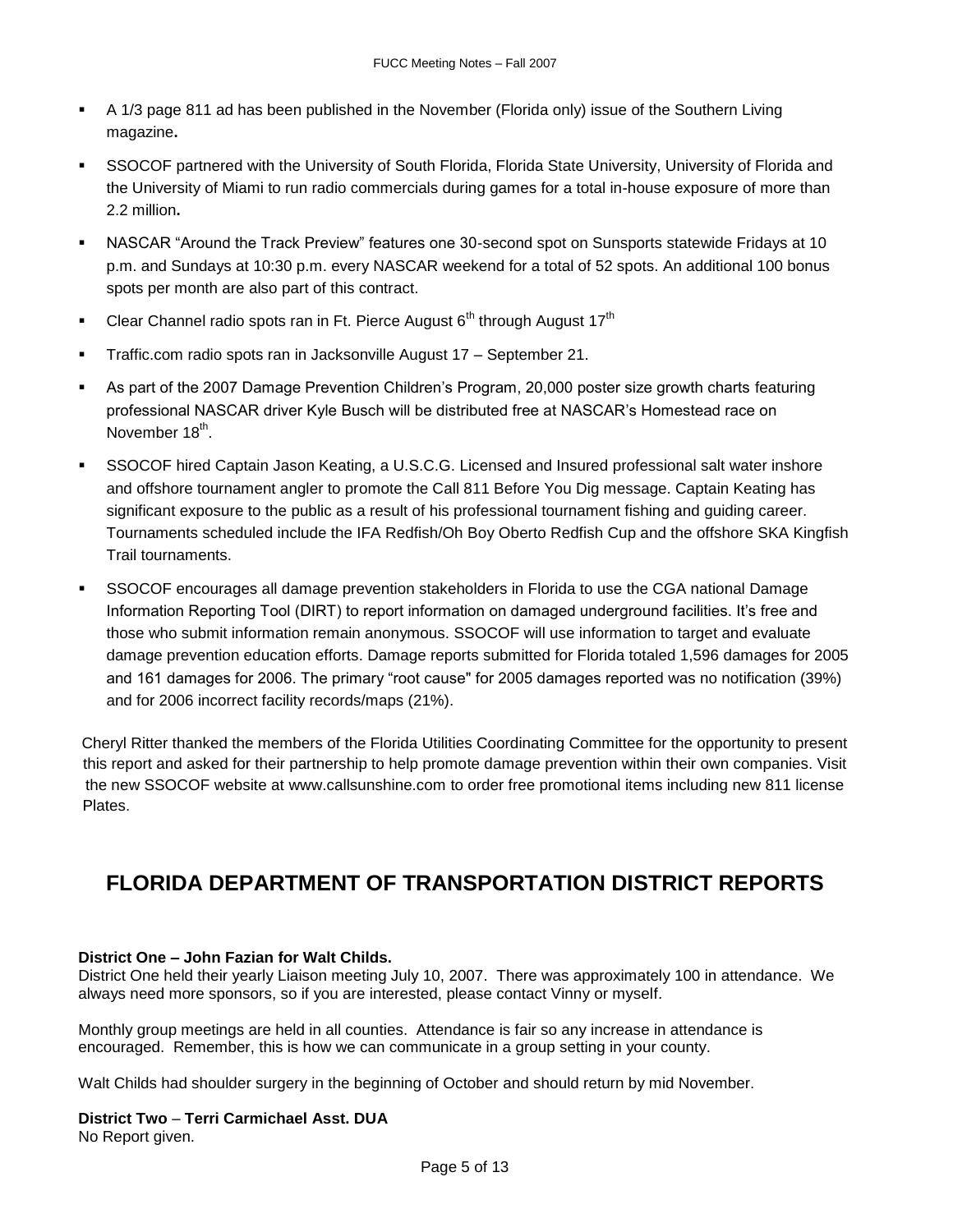# **District Three** –**Bobby Ellis, (Traci Atkinson)** – Not in Attendance- No Report

# **District Four** – **Tim Brock, DUA-**

No Report given.

# **District Five – Gary Bass**, **DUA-** 386-943-5254

District Five held its 2007 annual Utility Liaison Conference in March of 2007, 130 people attended. The conference distributed the 5 year work program to all attending. Several presentations were made, including Utility Exceptions, Tom Bane and George Lovett, District Production Director. Currently a large focus was on the Central Florida Commuter Rail Transit system, on line by 2009. First leg of this transit will be from downtown Orlando to Delrary 31 Miles with the construction of 16 miles of double track. There are several utilities involved on this project with several potential major conflicts. DUO's to expect contract for Design Build Agreements and locating of facilities soon.

# **District Six – No report given**

# **District Seven** – **Sally Prescott**, representing **FDOT**

District Seven's Utility Liaison Conference was held on September 28<sup>th</sup>, 2007 at the SilverThorn Country Club in Hernando County. It was very well attended.

The Districts 5 year work program had not been finalized at that time, but we will notify the utilities as soon as it becomes available.

Our local Utility groups continue to meet monthly throughout the District.

**TURNPIKE ENTERPRISE DISTRICT** – James G. Kervin, Turnpike Utility Engineer

# **FALL 2007 FUCC MEETING**

# **FLORIDA'S TURNPIKE ENTERPRISE PROJECT UPDATE**

*Below is an update of some of the major projects under development at the Turnpike Enterprise.*

**FPID 406096-1:** This project will widen the HEFT in Dade County from 4 to 8 lanes from SW 117<sup>th</sup> Ave. to Kendall Drive, a distance of roughly 3 miles, with a reconfiguration of the existing SR 874 Interchange. Sixty percent plans are complete and utility coordination is underway. Plans production is scheduled for completion in mid 2009.

**FPID 406104-1 and 415905-1:** This project will add a new interchange at NW 74<sup>th</sup> Street and the HEFT in Miami-Dade County and include additional toll plaza lanes with SunPass Express Lanes at the existing Okeechobee Mainline Plaza. This project is under construction.

**FPID 422816-1 and 422817-1:** These are Design/Build projects to convert the existing Toll Plazas at Homestead and Bird Road on the HEFT to Express Lanes. Construction is scheduled for completion by late 2007.

**FPIDs 406094-1 and 406097-1:** These projects will widen the Southbound lanes of the Turnpike Mainline from 3 to 4 and 5 lanes in Broward County between Griffin Road and Atlantic Blvd.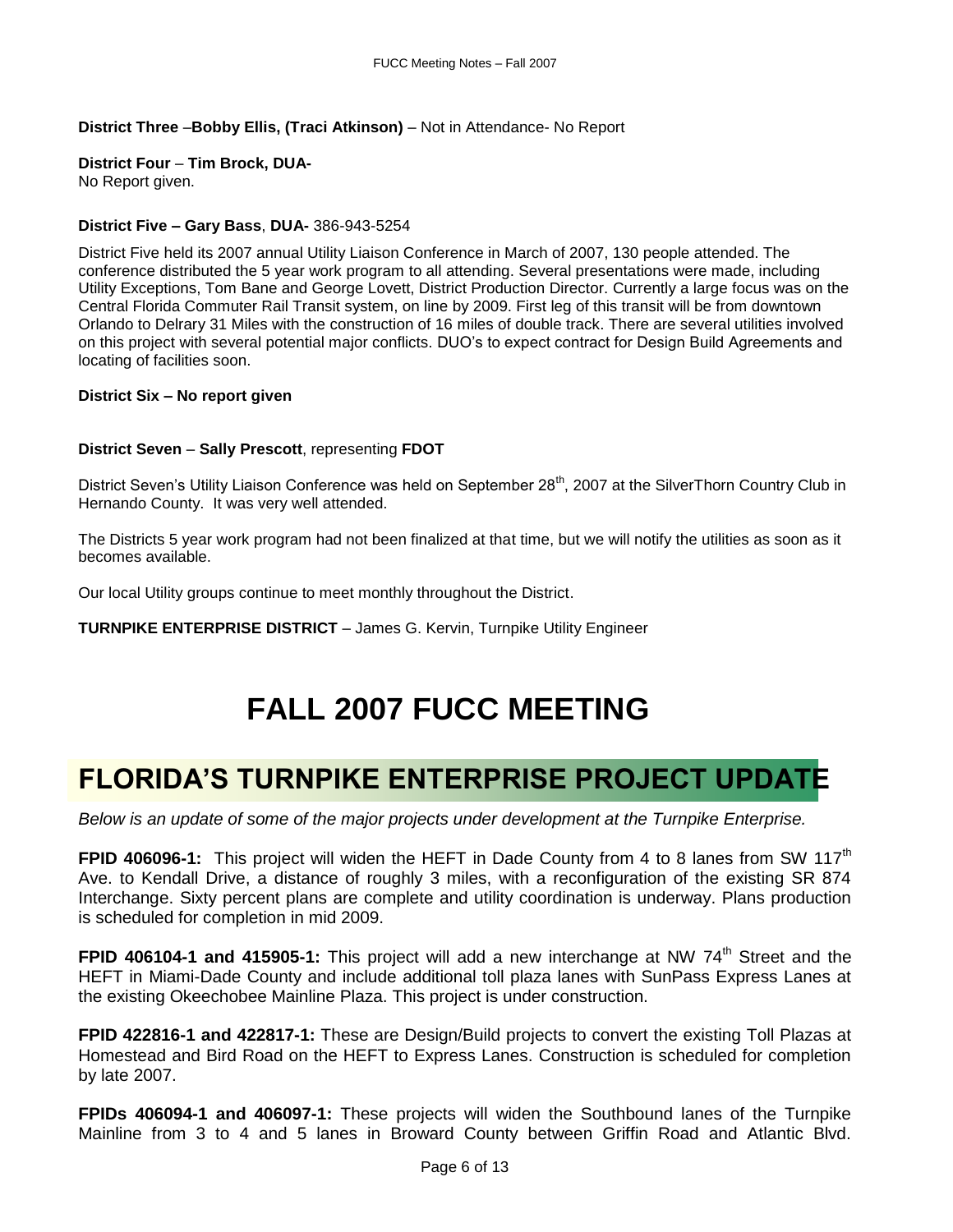Approximately twelve miles of the Turnpike will be upgraded. Construction on both projects is underway. There is extensive utility involvement on both projects. Both projects will take three years to construct.

**FPIDs 406094-4 and 406097-4**: These projects will widen the Northbound lanes of the Turnpike Mainline from 3 to 4 and 5 lanes in Broward County between Griffin Road and Atlantic Blvd. Approximately twelve miles of the Turnpike northbound lanes will be upgraded. Utility Coordination is under way and ninety percent plans are under review. Plans production is scheduled for early 2008.

**FPID 406095-1 and 406095-4:** These two projects will widen the Turnpike mainline from six to eight lanes from the HEFT to Griffin Road in Broward County, a distance of approximately 6 miles. Plans production is scheduled for completion in mid 2008.

**FPID 406147-1 and 406151-1:** These are Design/Build projects to widen the Sawgrass Expressway from 4 to 6 lanes between Atlantic Blvd and the Turnpike. Construction is underway with a completion schedule of late 2007.

**FPID 406150-1:** This project will widen the Turnpike mainline from 6 to 8 lanes in north Broward County. The project starts just south of Atlantic Boulevard and goes to the Palm Beach County line a distance of roughly 7 miles. Final design is underway. Major utility impacts are expected.

**FPID 420289-1 and 420289-6:** These are Design/Build projects to convert the existing Toll Plazas at Sunrise and Deerfield on the Sawgrass Expressway to Express lanes. Construction is underway and is scheduled for completion in mid 2009.

**FPID 406144-1:** This project will widen the Turnpike Mainline in Palm Beach County from 4 to 8 lanes from Boynton Beach Blvd to Lake Worth Road. The project is roughly 7 miles in length. The project also includes the upgrade of the Lake Worth Road Interchange. Sixty percent plans are complete and utility coordination is underway.

**FPID 406090-1:** The existing Mainline Toll Plaza on the Beachline, SR 528, in Orange County will be upgraded with express lanes. Construction is underway.

**FPID 406091-1:** This project will widen the Turnpike Mainline in Orange County from 4 to 8 lanes from I-4 to SR528, a distance of approximately 6 miles. The project is under construction. Construction will be complete in 2008.

**FPID 406146-1:** This project will widen the Turnpike mainline from 4 to 8 lanes from Beulah Road to SR50 in Orange County. The project is roughly 4 miles in length. Ninety percent plans are complete and utility coordination is underway.

**FPID 406148-1:** This project will widen the Turnpike mainline from 4 to 8 lanes from I-4 to Gotha Road in Orange County. The project is roughly 4 miles in length. Construction is underway. A separate project to widen from Gotha Road to Beulah Road is under Final Design for letting this month.

**FPID 422330-1:** This project will widen the Beachline in Orange County from 4 to 6 lanes from the Turnpike Interchange to Boggy Creek Road. Final design and utility coordination is underway for an early 2008 letting.

**FPID 405270-1:** The Turnpike is designing a new road corridor in Citrus County. The road will be an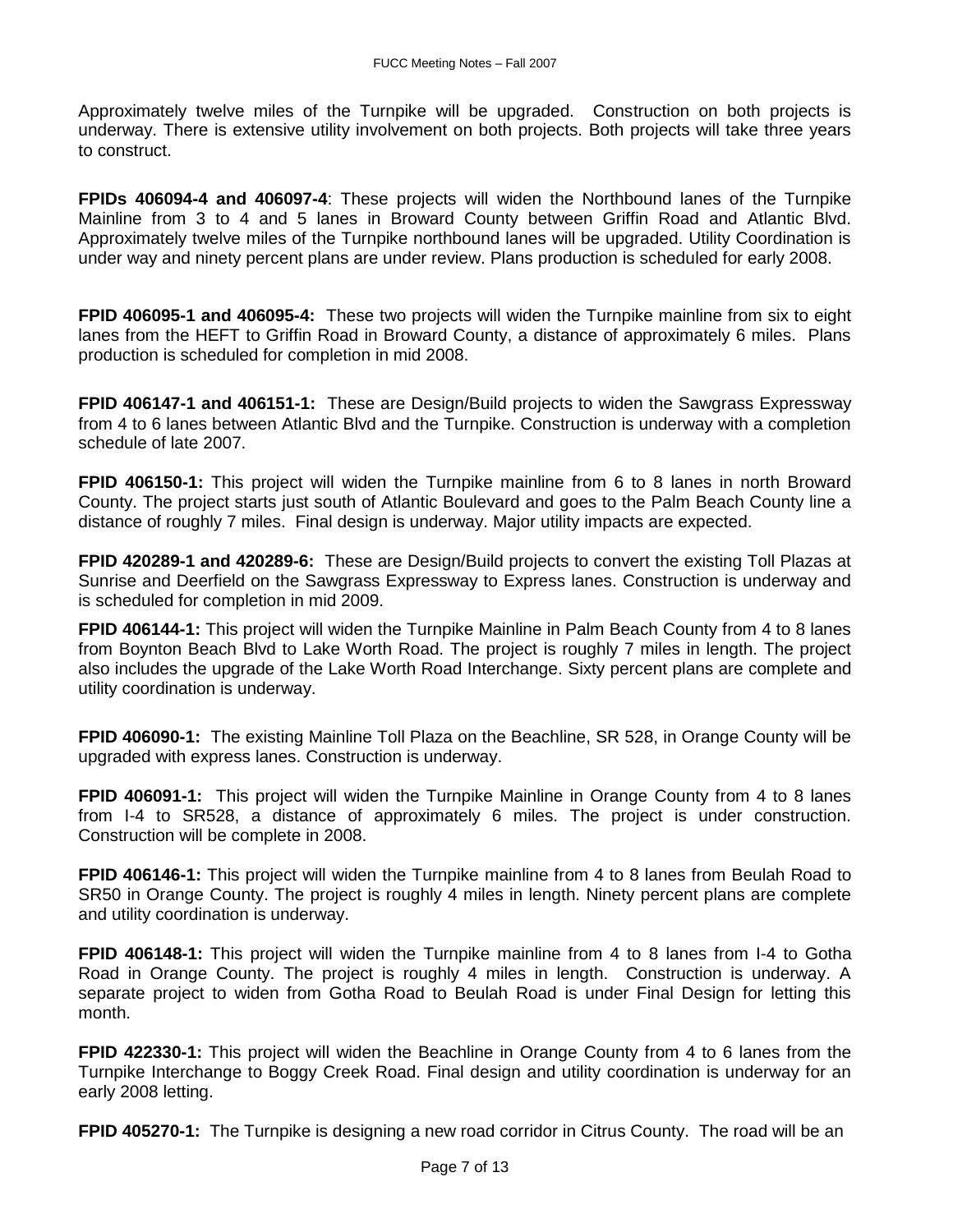extension of the Suncoast Parkway. The Suncoast Parkway Phase 2 project will extend the Parkway from US98 in Brooksville north to US19 (Approximately 27 miles). Design has begun on all segments.

James G. Kervin, Turnpike Utility Engineer Lawrence R. Hayduk, Turnpike Utility Manager Rodney Little, Turnpike Utility Coordinator Vince Krepps, Construction Utility Coordinator Nick Vitani, Utility Project Coordinator Lee Davis, Sr. Program Assistant

# **CENTRAL OFFICE (C/O) Tom Bane (Also see UAM Interest Group notes)**

1) FDOT has contracted a consultant to reorganize the Utility Accommodation Manual (UAM). There will not be several changes to the existing regulations, the task is to make the UAM easier to read use. As part of the contract, the consultant has conducted a survey of the users to identify their concerns and suggestions to make the UAM easier to use, results of this survey are being analyzed. Also see UAM /Standing Committee notes

# FUCC UTILITY INTEREST GROUP REPORTS

# *Underground Interest Group FUCC Fall Meeting Mission Inn Resort, Howey-In-The-Hills, Fl.*

# *Meeting Minutes for November 1, 2007*

**Chair Person: Andy Lund Vice-Chair: Greg Jeffries Secretary: Lisa Jackson**

## **ATTENDENANCE: 25**

## **INTRODUCTIONS**

**Summer meeting minutes approved**. No more discussion on FUCC getting involved with letter to Governor regarding "Property Tax Cut" that will or will not be voted on in January 2008.

## **OLD BUSINESS….. NONE**

## **NEW BUSINESS:**

Handout from Andy Lund regarding City of Perry wanting to **charge** for locates, with a \$50.00 per hour minimum with a \$50.00 per line with some utility owners having three types of facilities. Please refer to handout for more information.

A lot of discussion regarding this topic;

A. Disincentive for contractors to call SSOCOF for a dig ticket.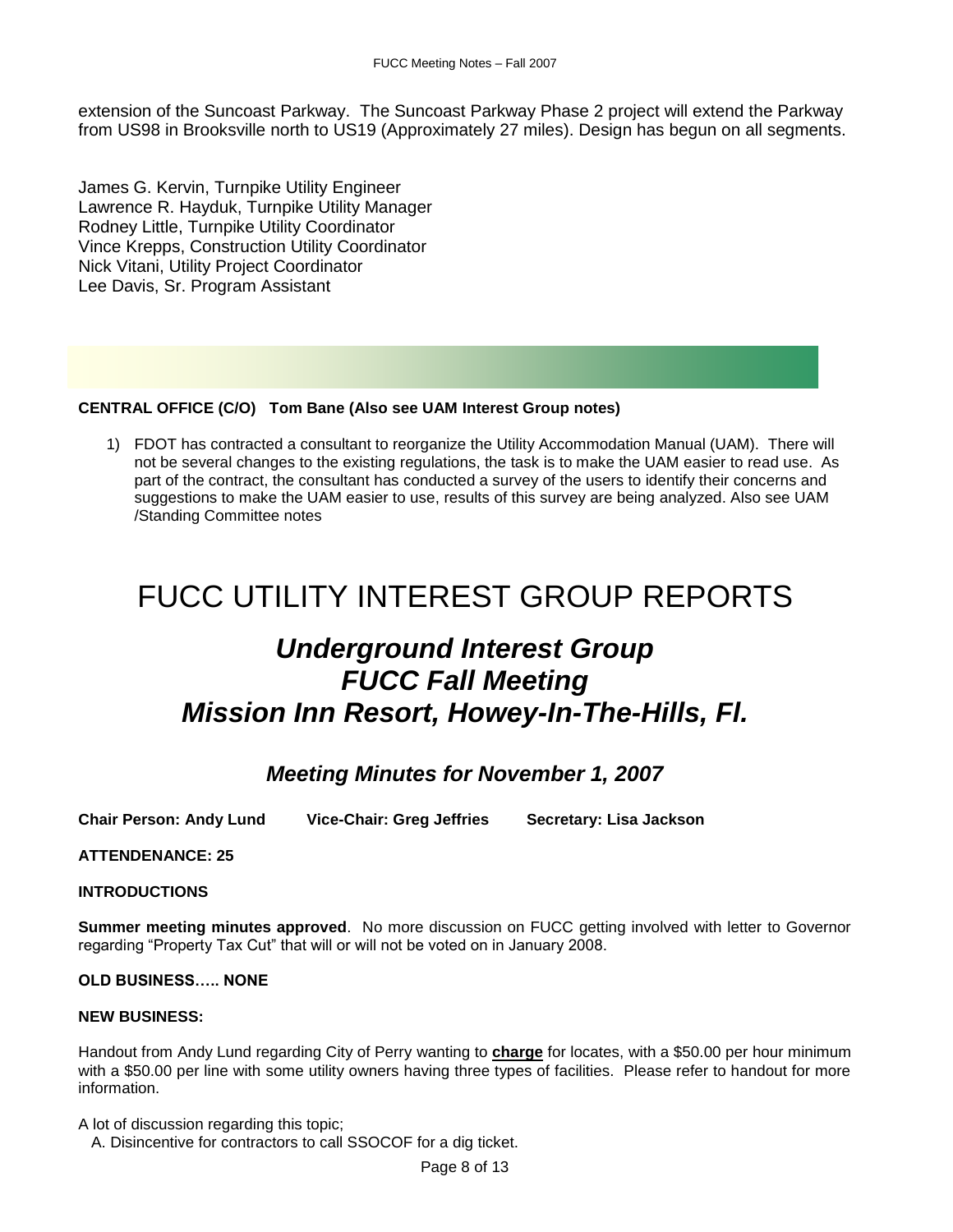- B. Against the law not to call.
- C. Safety
- D. Charges could become part of permit closing.

At this time (per Dave Erwin w/ SSOCOF Attorney) nothing in Chapter 556 to prevent anyone from charging for a locate. While he did attend a City Council meeting and express logical opposition to the ordinance, they passed it anyway. Mark Sweet (Executive Director) is prepared to go to another Council meeting asking them to rescind due to the potentially severe negative impacts to SSOCOF and utility protection in FL.

Cheryl Ritter w/ SSOCOF marketing/ advertising advised that this is a very big safety issue, especially since SSOCOF is advertised as a "Free Service" and the national 811 campaign parrots this theme. SSOCOF is very concerned and working diligently to resolve this issue, but it will likely take some time.

The meeting went into, impact fees, ERC's and various other issues, that affect how and what municipalities charge for various services.

Hand-out from Andy Lund included copies of the SUE ordinance from City of Fort Lauderdale requiring SUE studies prior to submitting any underground project valued over \$250k for permitting approval. The handout also included a copy of Pennsylvania's One Call Law, which also requires SUE studies on any large project over \$400k, or any project considered complex in nature. Additional items in the handout included copies of Miami-Dade County's Positive Utility Verification Ordinance requiring ALL directional drillers to pothole any utilities that cross or come within three feet of their proposed bore path.

Further discussions included The City of Miami's proposed "Anti-Graffiti" ordinance that would require the removal of utility designation paint marks when the ticket expires or the project is completed. SSOCOF has been somewhat successful in getting the City of Miami to hold off on final enactment of this ordinance until a series of workshops can take place to discuss and offer solutions to the issue.

The last major item of discussion involved an issue left over from the summer (Marco Island) meeting, regarding questions on permitting for subaqueous crossing installed by Horizontal Directional Drilling (HDD). The issue was researched and involves protection of sensitive marine organisms that provide a food source for a certain species of dragonfly. A Federal study concluded that drilling mud could contaminate and adversely affect bottom food chain organisms that provide food for upper chain organisms and lead to eco-system failure.

Each subject had lively and informative discussion with great attendee participation.

Meeting adjourned at 11:00 AM.

# **TELECOMMUNICATIONS INTEREST GROUP FALL MEETING NOVEMBER 1, 2007.**

# **Brian Lantz – Co-Chairman for Bob Lowan - Chairman**

- SELF INTRODUCTIONS There were 24 in attendance.
- Subjects for last minute presentations in the event of cancellation of a speaker.
- Common Ground Alliance report shows the majority of damage claims are in the \$500 to \$1000 range. The average is low due to the fact that most reported damage is to pipeline.
- Quality of information provided to FDOT by utilities on mark ups needs to be precise in relation to size of facility.
- Utilities need more time to mark up plans. They need to contact consultants to negotiate the time frame.
- Need database for location of all utilities within the R/W. Who is going to pay for and maintain it?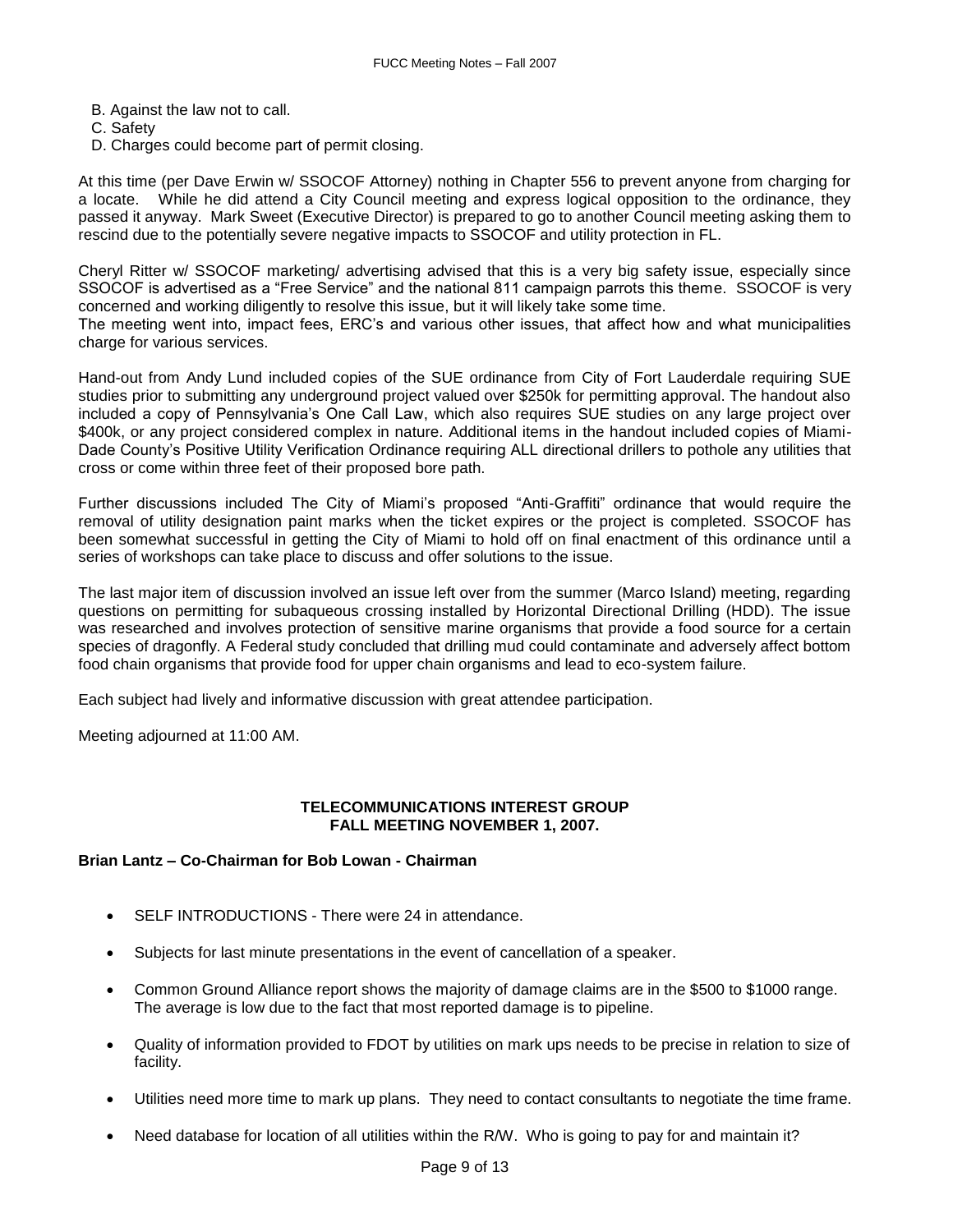- What is the cost/benefit for inputting all facilities into GIS system?
- Need to decide what program the F.U.C.C. wants to back on locate info.

Need topics for educational seminar. Check with TBE and project in Dallas with a joint conduit system.

# Power Interest Group – Fall Meeting 2007 Howey-in-the-Hills

# **T.K. Christie - Chairman**

- Aerial Crossings over Limited Access Highways such as the Turnpike.
	- o Power Group is concerned that this issue is becoming a state-wide issue.
	- $\circ$  FDOT explained the issue arises from no MOT established for a 4-lane or more highways.
	- $\circ$  There are 2 separate concerns that have arose, one relates to limited access highways and the other relates to other 4-lane highways.
	- $\circ$  David Kuhlman & T.K. Christie has volunteered to provide the FDOT input for the Power Interest Group to establish new MOT's that address the 2 concerns relating to limited access highways and other 4-lane roadways. David Kuhlman will be the liaison to the FDOT for this effort.
	- The group suggested to the FDOT that we look at how other states have MOT's setup like the 2 that we will need to establish.
- A concern was discussed regarding taper lengths of some of the MOT 600 indexes.
	- FDOT is currently involved in a research project to attempt to offer relief with this concern.
- The Turnpike expressed their preference with utilities installing crossings underground rather than overhead for new projects but there is no existing law that makes this activity required.
- Developer-driven Projects
	- $\circ$  There is a lot of concern from the Power Group with developer-driven projects.
	- $\circ$  FDOT has offered to help communicate with utilities where the funding is coming from on projects if the utility asks the District Utility Engineer/Administrator.
- Design-Build Projects
	- o Utilities had a concern regarding subordinations on design-build projects.
	- $\circ$  FDOT informed the group that the construction contractors for design-build projects are required to bid the RFP with subordinations in mind.
	- $\circ$  Some of the FDOT Districts run subordination reimbursements through the district and some districts do not.
- F.U.C.C. Steering Committee has asked for a presentation from the Power Interest Group for Spring 2008 (May) Meeting to help create stand-by presentations in the event of a presentation being cancelled.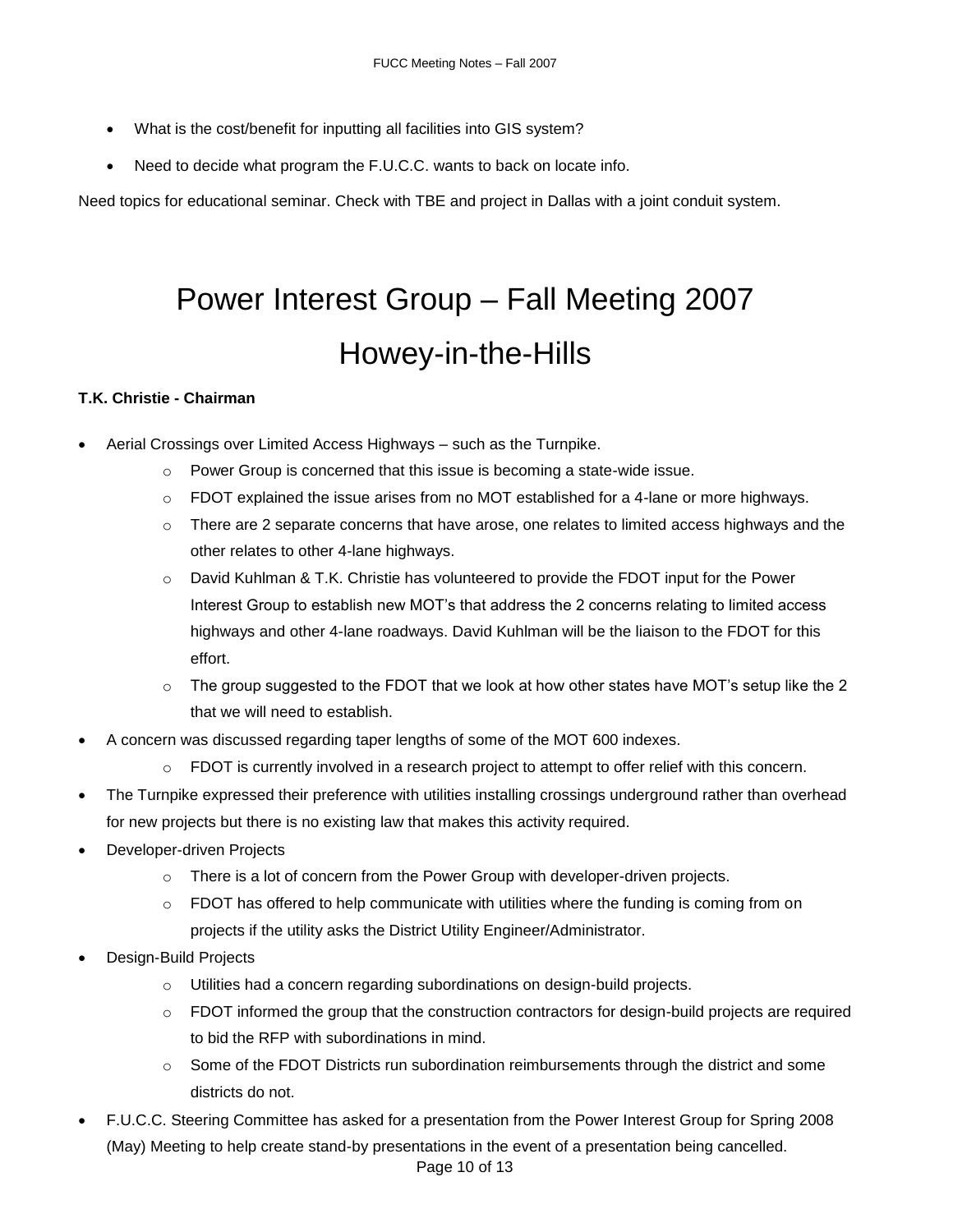- Art Gilmore is in the process of creating a presentation suitable for the Educational Session of the F.U.C.C.
- $\circ$  Also asked input from the group on other existing presentations that could easily be modified for the F.U.C.C.
- No Vice-Chairman was appointed for the year. Since there were no volunteers for Vice-Chairman, the decision was made to simply ask for a Chairman for a meeting in the event of the Chairman not being able to attend a meeting.
- 24 in Attendance
	- $\circ$  14 Electric representatives
	- $\circ$  5 DOT representatives
	- $\circ$  1 Communications representatives
	- $\circ$  4 Consultant representatives

# **FUCC STEERING COMMITTEE MINUTES Fall Meeting October 31, 2007**

# **Gary Monday- Chairman**

Gary Monday conducted the Steering Committee Meeting; there were 15 present at the meeting. Self introductions were made. The following topics were discussed at this meeting.

# **Old Business**

1. F.U.C.C. Chairman Ron Popp to present the changes to the by-laws to the membership at the Business meeting on Friday November 2, 2007.

## **New Business**

- 1. Need to fill in the Sub-Committee open slots. Suggest to have a Co-Chair in each sub-committee to fill in for the Chairman in case of absence. Gary explained the sub-committee Chairmanship is NOT limited to a 1 year term. The Interest Group Chairmanship IS for a 1 year term.
- 2. FUCC Shirts and Hats are now available by internet order only. Gary Monday and Dennis LaBelle will look into purchasing a small amount to have at the winter meeting.
- 3. Stand by topics and presenters are needed in case of cancellation of scheduled speaker. Dennis needs input from everyone for future workshops and presentations. Possibly have each sub committee do a presentation once a year. Possible to resurrect past workshops.
- 4. Meeting adjourned at 5:35 p.m.

# **FUCC SUBCOMMITTEE REPORTS**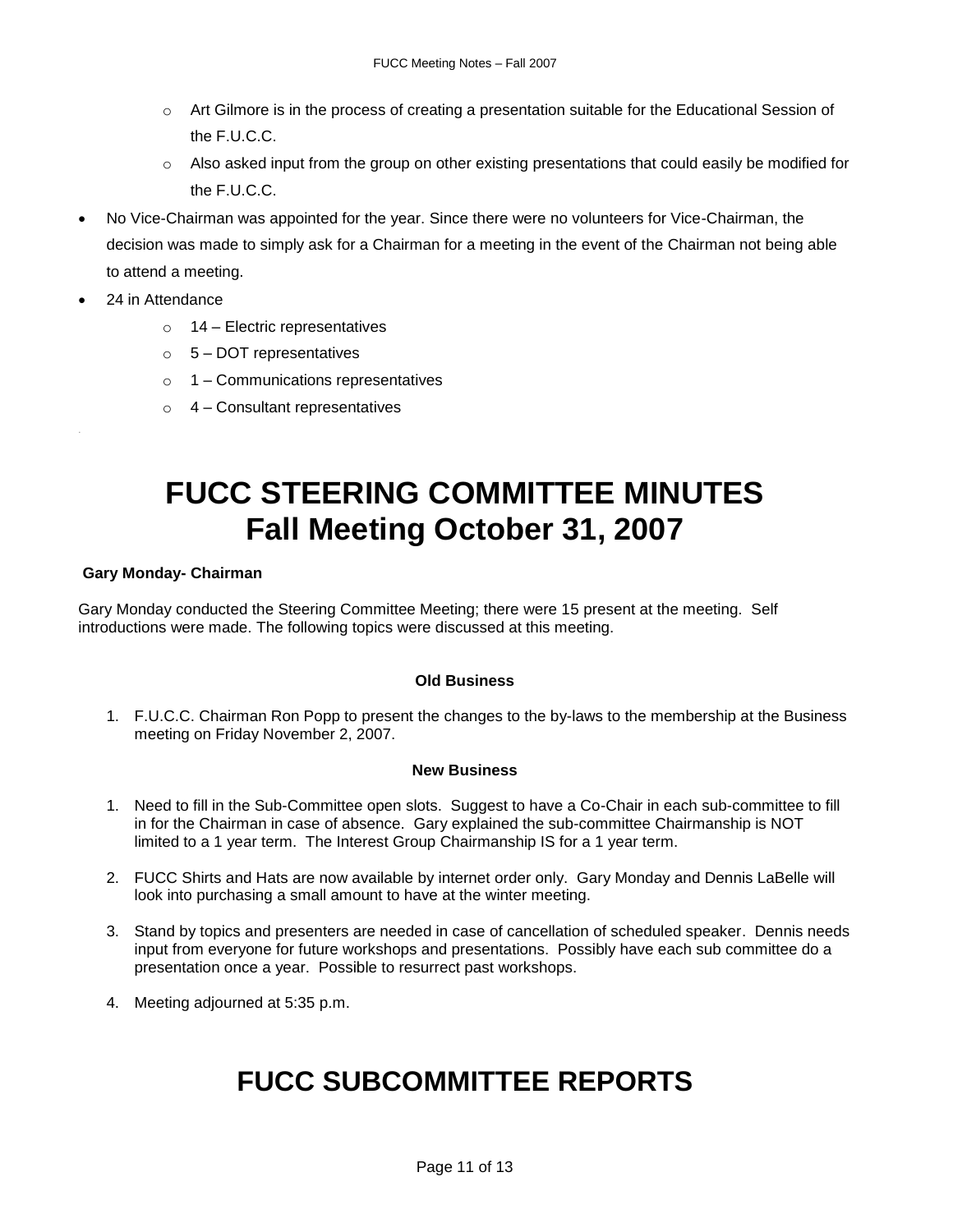## **1) JOINT USE** – **Don Anthony, Chairman**

Self introductions were made. There were 9 in attendance.

Gary Bass – F.D.O.T. District V stated the FDOT Resident Engineers have inquired about possibly getting a list of tenants on the poles from the pole owners. This is to try and build a data base in FDOT R/W's. District VII is piloting a program at this time.

Asked the pole owners using the NJUNS do a presentation to the group as to how well the system is working and the benefits to using vs. pole owners doing transfers for joint users.

Had a discussion on joint use and disaster recovery.

John Pugh, Bright House Networks, has volunteered to Chair the Joint Use Sub Committee. Jan Ash of Ash Engineering will Co-Chair.

## **2) UAM SUB COMMITTEE- James Lormann, Chair**

Introductions were made, there were 40 in attendance.

Old Business:

Clarification of Chairmanship of the sub committee -Chairman of sub committee's are appointed by the Steering Committee and confirmed by vote. Therefore, Jim Lormann is re-established as Chairman and John Murphy was named Co-Chairman. David Kuhlman, FPL, acknowledges John as Co-Chairman and released his claim to the position.

Tom Bane, FDOT State Utility Engineer, provided an update of the U.A.M. re-write and advised the re-write is on schedule to be complete around May 2008.

The U.A.M. liaison subcommittee team will receive proposed changes in FDOT Policy and Procedures. The subcommittee will then report to the UAM subcommittee for review and distribution.

New Business:

Tom Bane, FDOT, presented an organization chart of FDOT District Utilities.

He requested the committee to select members to sit on various FDOT standards committees as non-voting members. This should allow utilities early access to discuss proposed changes to the U.A.M.

The members requested the FDOT to provide their position requiring sealed MOT plans to pull cables aerial across roadways. Tom Bane acknowledged that he was un-aware of any incidences that have occurred to date. He said for a temporary measure, work with each District concerning work around or sealed plans.

Members requested information from the FDOT concerning developer driven projects. The U.A.M. committee suggested this issue be addressed by the Interest Groups.

Agenda for next meeting:

Welcome and introduction. Old Business. New Business. Open Discussion by attendees. Adjorn.